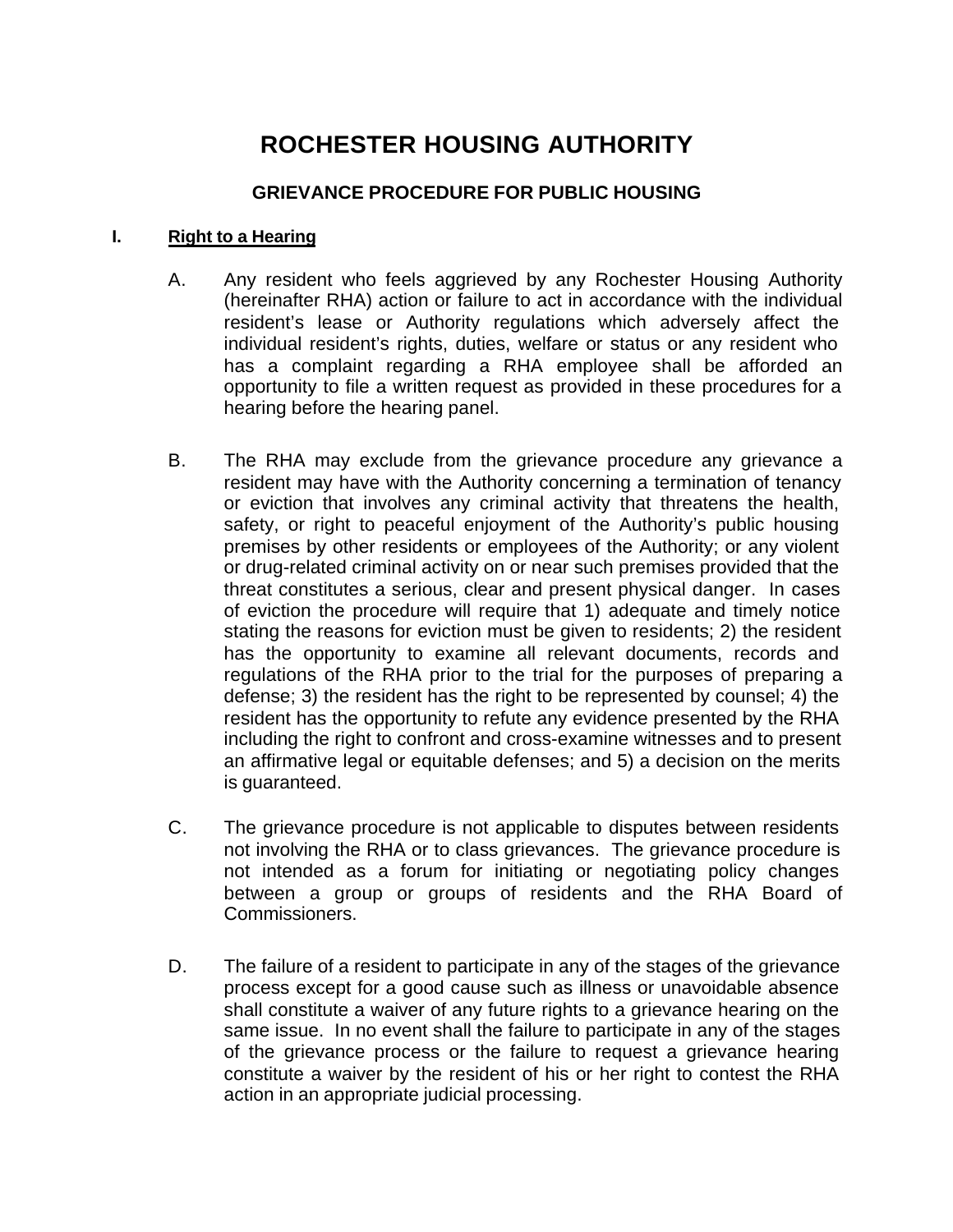## **II. Definition of Terms**

- A. **"Resident"** shall mean the adult persons other than a live-in aide:
	- 1. Who resides in the unit and who executed the lease with the RHA as lessee of the premises, or member of the lessee's family or, if no such person now resides in the premises.
	- 2. Who resides in the unit and who is the remaining head of household of the resident family residing in the unit.
- B. Board of Commissioners is the Board of Commissioners of the Rochester Housing Authority of the City of Rochester, New York.
- C. Working days are weekdays Monday through Friday excluding holidays that the RHA observes as non-working days such as New Year's Day, Washington's Birthday, Memorial Day, Independence Day, Labor Day and Thanksgiving.

#### **III. Procedure for Filing Complaints and Informal Settlement of Grievance**

- A. Residents that a grievance with RHA may request a preliminary meeting with the site manager to see if the matter can be resolved without further action. The resident may bring one person to assist them, if they believe it is necessary.
- B. If the issue cannot be resolved during discussion, a grievance shall be promptly and personally presented, in writing, to the RHA office or to the office in the area in which the resident resides so that the grievance may be discussed through an informal hearing and settled without a formal hearing.
- C. The RHA shall make diligent and reasonable efforts to hold an informal hearing with the resident and his or her designated representative as soon as possible after receipt of the written or oral complaint.

The resident shall also make diligent and reasonable efforts to attend the informal hearing.

D. The RHA shall provide an interpreter at no cost and expense to the resident if the resident is not fluent in English. If it is impossible for the RHA to provide an interpreter, then the resident shall be notified that he or she may bring an interpreter.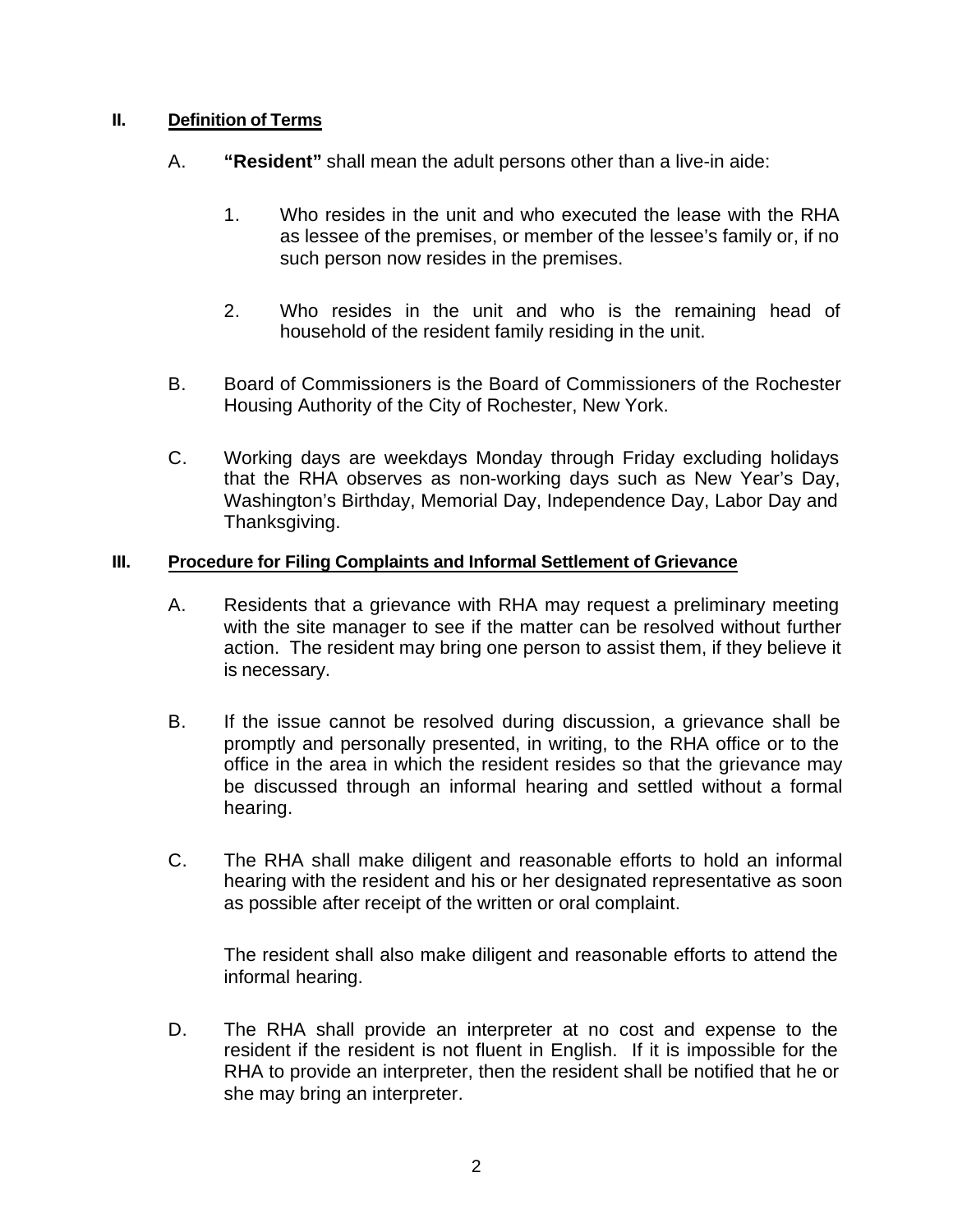- E. All written complaints shall be date stamped at the time of receipt by the RHA.
- F. A summary of the informal hearing shall be prepared in the resident's native language, if applicable, within five (5) working days and copies shall be personally delivered or mailed first class, postage prepaid to the resident and to the resident's representative. Copies of the same shall be retained in the RHA's resident file.
- G. The summary shall be signed by the project manager or other appropriate RHA official, shall specify the names of the participants, dates of the meeting, the nature of the proposed disposition of the complaint, the full and specific reasons therefor, the date on which any corrective action by the RHA is expected to be completed, the resident's right to a formal grievance hearing, the procedures by which a hearing may be obtained if the resident is not satisfied, a form for requested a hearing and a copy of these procedures.
- H. In cases of termination of tenancy when the RHA discovers facts which appear to constitute a proper justification for issuing a notice of termination, the RHA shall make all reasonable attempts to hold an informal hearing with the resident. At the time of the meeting, if the RHA decides to proceed with the termination, the resident shall be informed in writing of the specific grounds for the proposed termination and of the right to request a formal grievance hearing, the procedures by which a hearing may be obtained, the form upon which such a request can be made and a copy of these procedures. The resident may bring a friend or representative to such discussion.
- I. The informal hearing referred to in Section III.A., B., and G. is not required prior to the formal hearing and shall be waived by the hearing panel where: 1) a resident shall show good cause why he or she failed to proceed with the informal private discussion or 2) a resident has received a notice of termination as required in the lease and fails to appear at the informal hearing. If one of these conditions is met, the resident shall not be penalized in any way for failing to proceed with the informal settlement.
- J. For all matters involving a tenant's request for a formal grievance hearing the tenant shall be informed that he/she has the right to examine pertinent items from the tenant file and to copy them prior to the formal hearing.
- K. All notices to tenant shall state that the tenant has the right to legal representation, and, if the tenant cannot afford private legal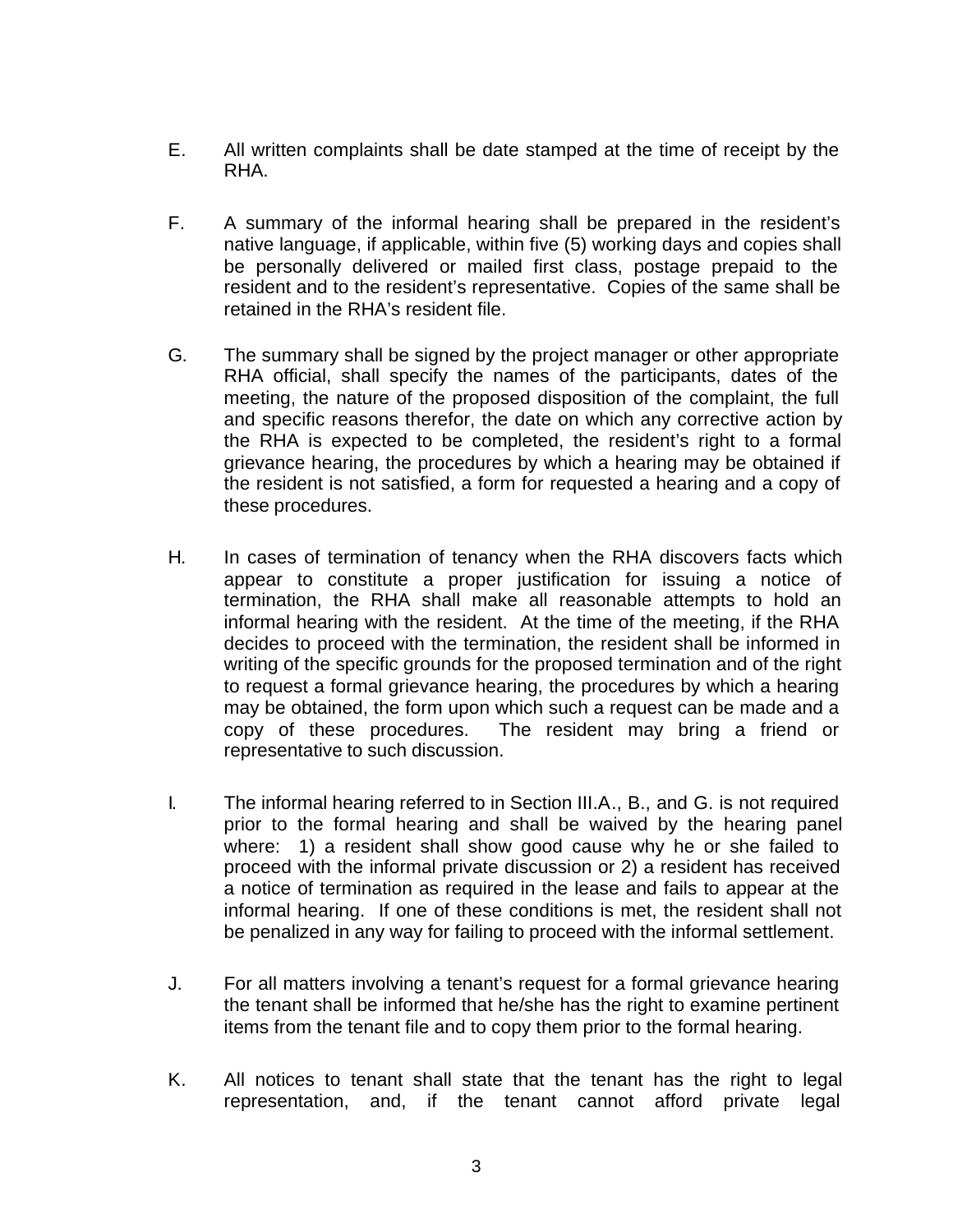representation, may apply for representation by a free legal services provider such as the Monroe County Legal Assistance Corporation, 80 St. Paul Street, Suite 700; telephone number 325-2520.

## **IV. Procedure to Obtain a Hearing**

A. The resident shall submit a written request for a formal hearing to the RHA or to the Management Office within ten (10) working days after the summary of the informal hearing has been received, or after the receipt of a notice to terminate the tenancy. To make such a request, the resident may use a form developed by the RHA and the residents' organization for such purpose.

# B. RHA's and Panel's Duties

- 1. The written request for a hearing must be date stamped and filed in the appropriate RHA project office as of the day it is received. The RHA office shall within five (5) working days forward the complaint to the hearing panel.
- 2. The hearing panel shall within five (5) working days of receipt of the complaint schedule the hearing for a date, time and place convenient to the resident and RHA and occurring within thirty (30) days from the receipt of the complaint.
- 3. Written notification specifying the time, place and procedures governing the hearing shall be delivered to the resident, his or her representative, and the appropriate RHA official. From the date of receipt of the notice, the resident and RHA must be afforded at least five (5) working days notice of the hearing unless waived by all parties.
- 4. Within ten (10) working days after receipt of resident's request for a hearing or one day prior to the hearing if the hearing is set before the ten (10) days expire, a duly authorized representative of the RHA shall forward to the hearing panel and to the resident a written, dated, signed answer to the complaint specifying the proposed disposition. If the resident is satisfied with the RHA's answer, he or she may so notify the hearing panel and withdraw his or her complaint and request for a hearing.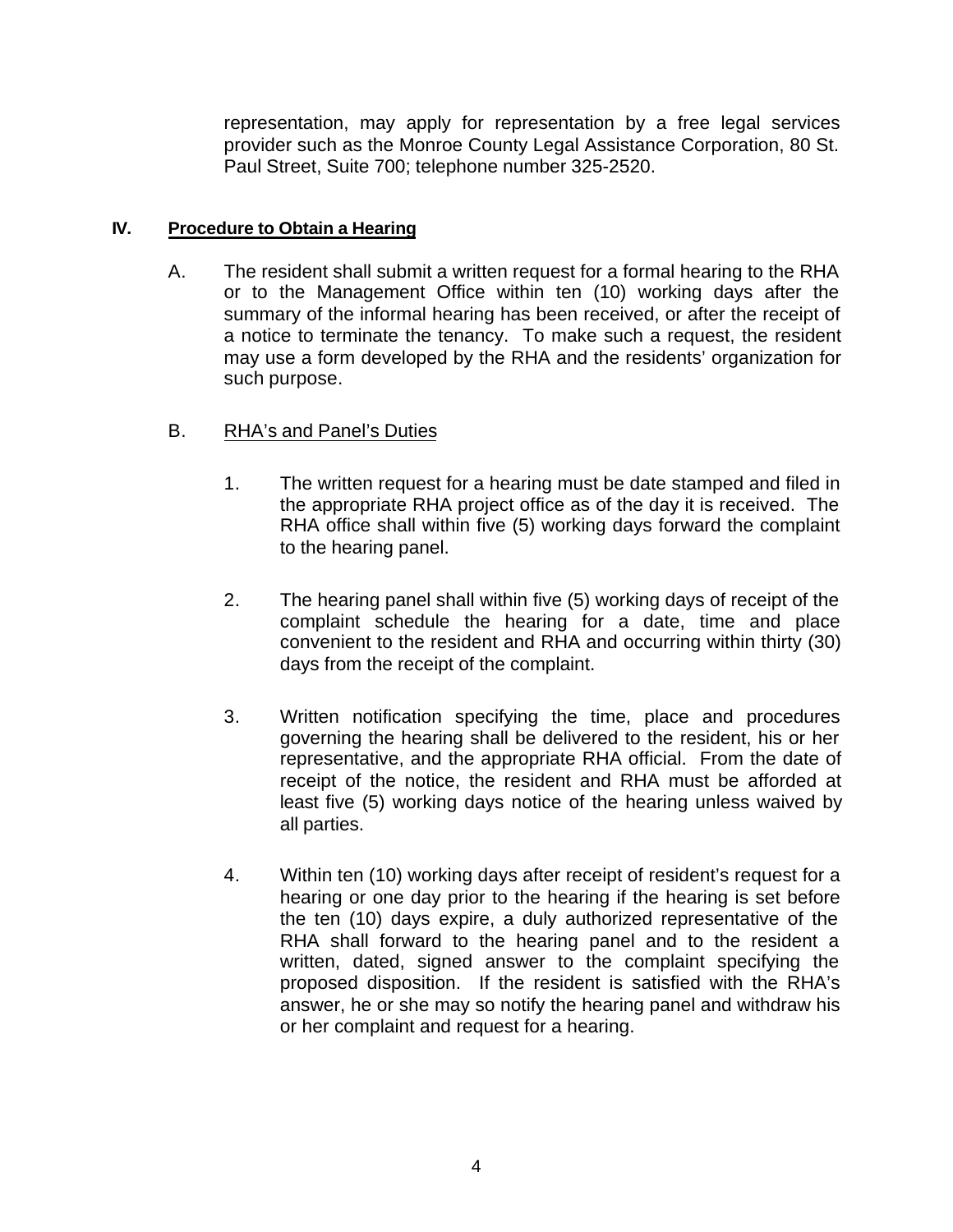- C. If the resident does not request a hearing, the RHA's disposition of the grievance in the informal settlement becomes final except for any legal remedies the resident may have.
- D. Escrow Deposit
	- 1. Before a hearing is scheduled in any grievance involving the amount of rent as stated in the lease which the RHA claims is due, the resident shall pay the RHA an amount equal to the amount due and payable as of the first of the month preceding the month in which the act or failure to act took place. The resident shall thereafter deposit the same amount of the monthly rent in an escrow account monthly until the complaint is resolved by decision of the hearing panel. If the decision is in favor of the resident, he or she shall receive so much of the monies held in escrow back with such interest per annum pursuant to the General Obligations Law of the State of New York if that is the decision of the hearing panel or with such interest per annum as may have been earned by the Authority provided that the interest is awarded by the hearing panel.
	- 2. The RHA may waive these requirements in extenuating circumstances.
	- 3. Unless the escrow deposit is waived, the failure to make such payments shall result in a termination of the grievance procedure.

#### **V. The Hearing Panel**

Hearing Panel shall mean a panel selected to hear grievances and render a decision with respect thereto.

- A. The hearing panel shall have three (3) members: one representative chosen by RHA, one representative chosen by the local City-wide resident's organization (with 1 representative from family if grievance pertains to family or 1 representative from elderly if pertains to elderly) and one disinterested member (American Arbitration Association). One alternate member for each of the three categories shall be selected in the same fashion. The disinterested member and his/her alternate may not be officers, employees or residents of RHA.
- B. Disqualification of Panel Members. Any person who is related to the resident or who participated in the decision that resident complains of shall be disqualified from sitting on the hearing panel. In case a member of the hearing panel is disqualified, an alternate shall serve.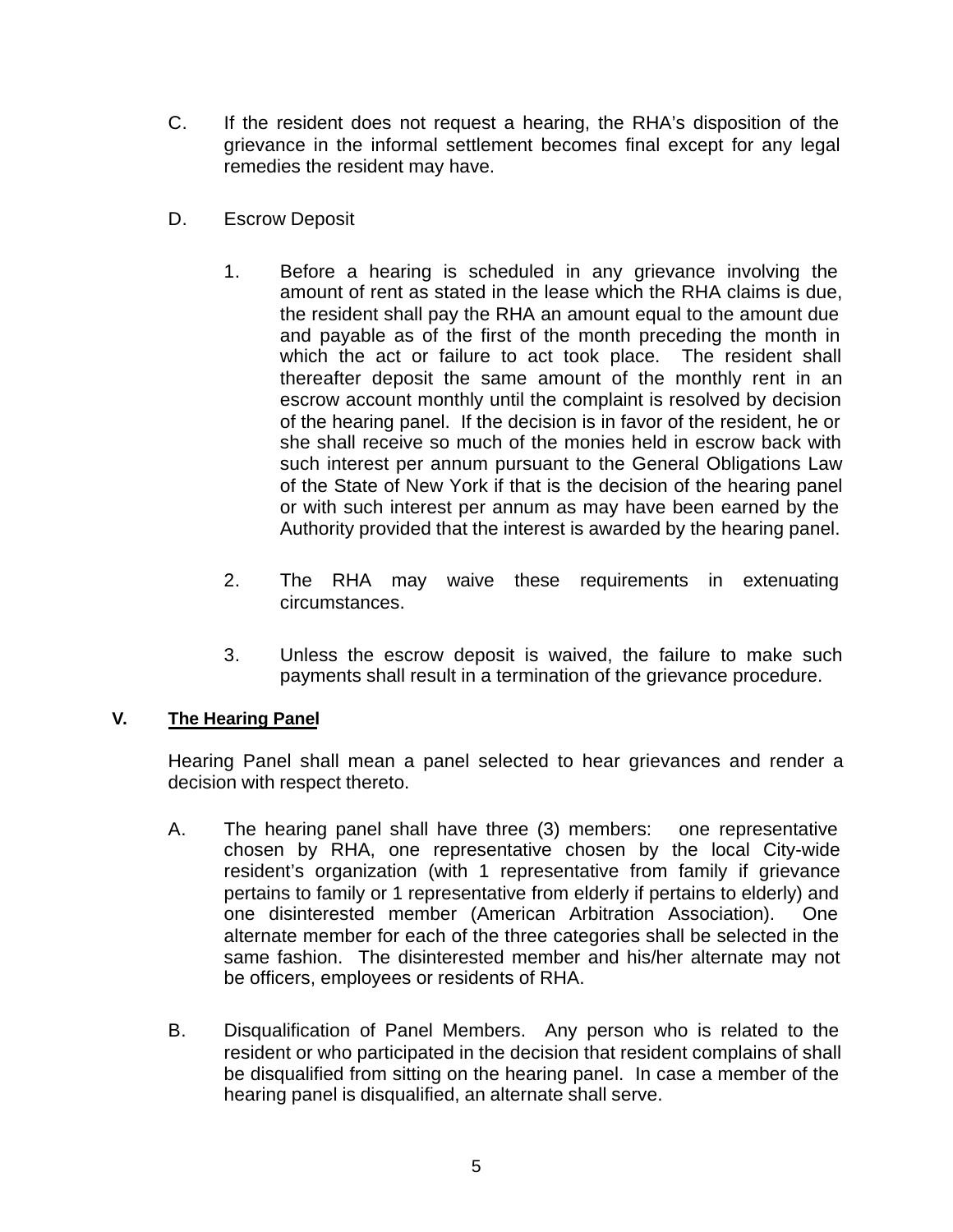- C. Term. All members of the hearing panel shall serve for one year and may be chosen to serve in the same manner that they were originally selected for two (2) successive terms.
- D. Presiding Officer. Presiding officer shall be the disinterested members of the hearing panel who shall assign complaints for hearing, chair meetings of the panel, insure that both resident and the RHA have a full opportunity to present all facts relevant to the complaint and insure that these procedures are followed in the handling of all complaints.
- E. Vacancies. Vacancies shall be filled by the same procedure used for designating original members. If a vacancy occurs in the middle of a member's term, if qualified, the alternate member shall automatically succeed to serve the remainder of the unexpired term and a new alternate shall be appointed.
- F. Meeting times. The hearing panel shall meet as often as necessary to insure that all complaints are heard and decided within thirty (30) working days from the time the resident files his or her complaint and request a hearing. Meetings shall be at a time and place convenient to the resident, the RHA and the hearing panel.

#### **VI. Procedures Governing the Hearing**

- A. The resident and RHA shall be afforded a fair, impartial and informal hearing providing the basic safeguards of due process which shall include:
	- 1. The opportunity for the resident and his or her representative to examine before and during the hearing and, at the expense of the resident, to copy all documents, records, and regulations of the RHA that are relevant to the hearing. Questions of relevancy shall be decided by the hearing panel. Any document deemed relevant and not made available after request by the resident shall not be relied on by the RHA at the hearing. The subject matter of any requested document not made available shall be generally described in writing.

If the RHA is required to copy documents, it may charge the resident costs not to exceed ten (\$.10) per page.

2. The right to be represented by counsel or other person(s) chosen as his or her representative.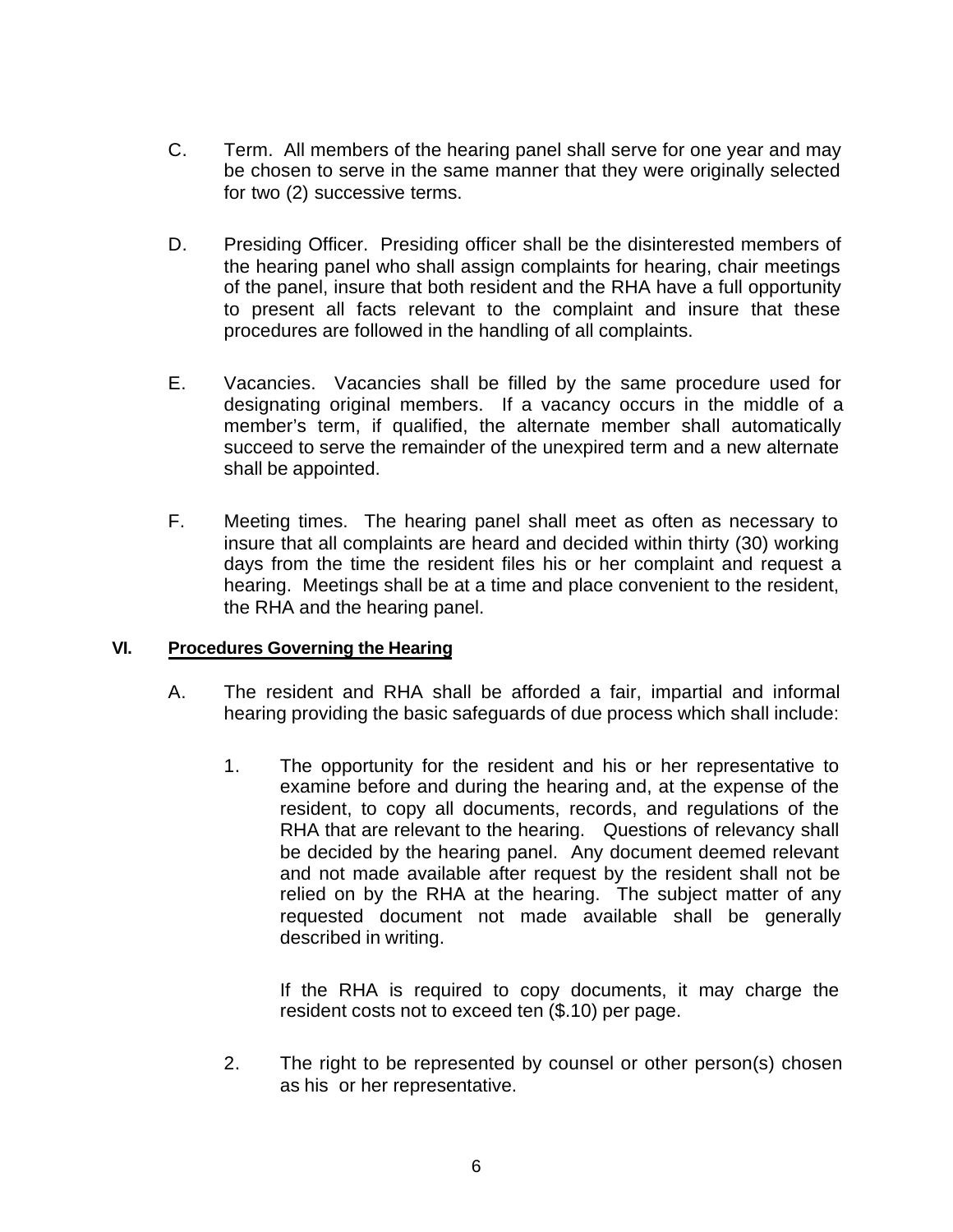- 3. The right to a private hearing unless the resident requests a public hearing.
- 4. The right to a brief oral explanation of the RHA policies and procedures relating to the subject matter of the complaint by the RHA staff.
- 5. The right to present witnesses and submit documentation in support of his/her complaint, to contest evidence relied on by the RHA or project management, and to confront and cross-examine all witnesses on whose testimony or information the RHA or project management relies. Both parties have the right to present witnesses and submit documentation.
- 6. A decision based solely and exclusively on facts presented at the hearing.
- B. The hearing panel shall have all powers necessary to conduct a fair, impartial and informal hearing, including:
	- 1. Examining witnesses under oath or affirmation and direct witnesses to testify.
	- 2. Ruling on offers of proof and receiving relevant evidence. All relevant oral or documentary evidence pertinent to the facts and issues raised by the RHA and resident may be received without regard to admissibility under the rules of evidence applicable to judicial proceedings, if it is the sort of evident upon which responsible persons are accustomed to rely in the conduct of serious affairs. Irrelevant and unduly repetitious evident shall be excluded. The hearing panel or officer may with the approval of the Board of Commissioners make disclosure or evidentiary rules consistent with this procedure as are proper and necessary.
	- 3. Regulating the course of the hearing and the conduct of parties, their counsel or representative and other participants. Failure to comply with the direction of the hearing panel to obtain order may result in exclusion from the proceedings or in a decision adverse to the disorderly party. In no event may the hearing panel base the termination of tenancy upon the resident's conduct at the hearing.
	- 4. Taking any other action authorized by these rules.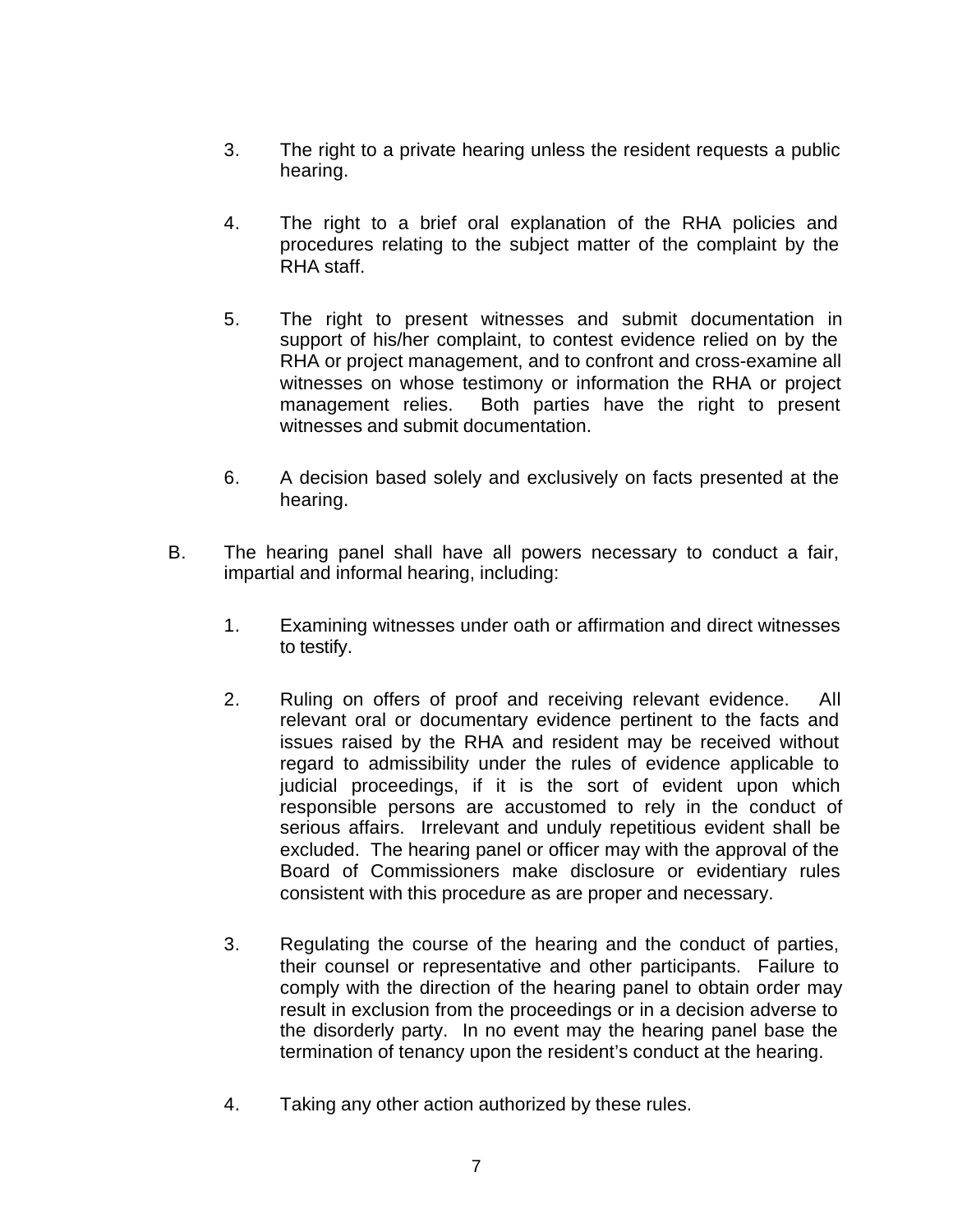- C. A brief or other written statement may be filed with the presiding officer of the hearing panel by any party at the time of the hearing.
- D. At the hearing the resident must first present evidence in support of his or her complaint to show entitlement. The burden is then on the RHA to justify the action or inaction proposed in its answer to the complaint. No evidence may be used against a resident or in any way affect the decision of the panel unless the evidence has been introduced at the hearing. No witnesses or testimony may be used for or against the resident unless the witness is present, and no written document may be used against the resident if the RHA refused the resident access to the document before the hearing.
- E. Continuances. The hearing may be continued at the request of either the RHA or the resident for good cause such as illness or unavoidable absence of a party or witness or by agreement between the RHA and the resident. On its own motion, the hearing panel may continue the hearing if either the resident or the RHA fails to appear at the scheduled time for the hearing or it may determine that the resident has waived his or her right to a hearing or that the RHA has waived its right to proceed with the proposed eviction or to present evidence in support of its position. Except for circumstances beyond the control of the resident or RHA, no continuance may be for more than five (5) working days unless both parties have agreed to a longer delay. Both parties shall be notified of the determination by the hearing panel in writing. Provided that a determination that the resident has waived his or her right to a hearing shall not constitute a waiver of any right the resident may have to contest the RHA's disposition of the grievance in an appropriate judicial proceeding.
- F. A copy of a transcript or tape recording of said proceedings will be available to the resident at his own expense.

#### **VII. Decision of the Hearing Panel**

A. Within ten (10) days of the hearing, the hearing panel shall prepare a written decision stating the findings of fact and conclusions of law upon which the result is based. All decisions must be signed by the hearing panel and a tally of votes of the members of the panel shall be indicated on the decision. A copy of the decision shall be personally delivered or mailed postage prepaid to the resident and his or her representative and the RHA.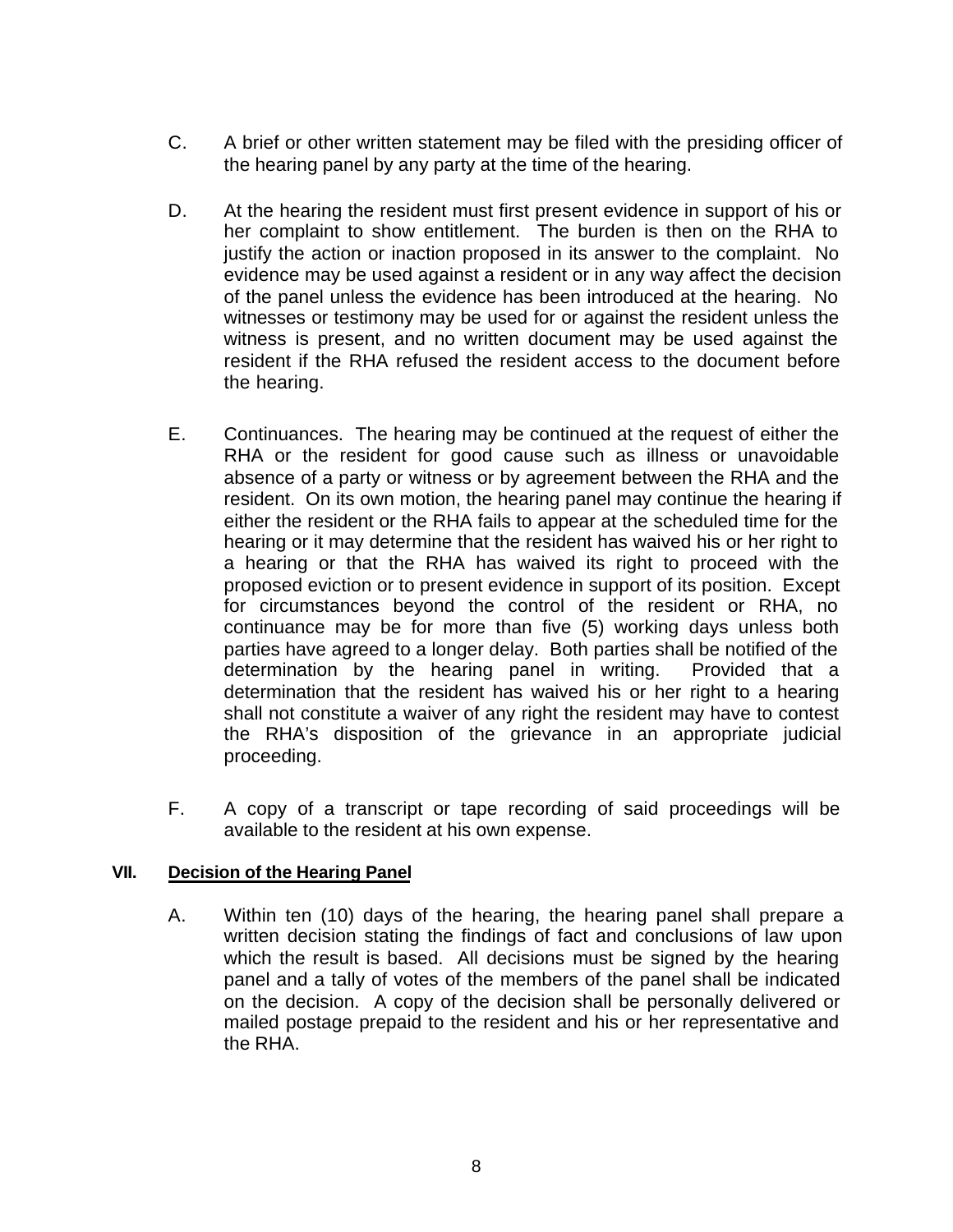- B. Either party may prepare and submit to the hearing panel for its consideration a proposed decision. A copy of such proposed decision shall be given to the opposing party.
- C. The RHA shall retain a copy of the decision as well as any judicial order or related settlement in the resident's folder. A copy of such decision, with all names and identifying references deleted, shall also be maintained on file by the RHA and made available for inspection by any other prospective complainant and his or her representative, or the hearing panel.

#### **VIII. Appeals from the Decision of the Hearing Panel**

- A. The decision of the hearing panel shall be binding on the RHA which shall take all actions or refrain from any actions, necessary to carry out the decision unless the Board of Commissioners determines within twenty (20) days and promptly notifies the resident and specifies its reasons that:
	- 1. The grievance does not concern RHA action or failure to act in accordance with or involving the resident's lease or RHA regulations, which adversely affect the resident's rights, duties, welfare or status;
	- 2. The decision of the hearing panel is contrary to applicable federal, state or local law, HUD regulations or requirements of the annual contributions contract between HUD and the RHA.
- B. A decision by the hearing panel or Board of Commissioners in favor of the RHA or which denies the relief requested by the resident in whole or in part shall not constitute a waiver of, nor affect in any manner whatever, any rights the resident may have to a trial de novo or judicial review in any judicial procedures which may thereafter be brought in the matter.

#### **IX. RHA Eviction Actions**

If the Hearing Panel upholds the RHA's action to terminate the tenancy, the RHA shall not commence an eviction action in a court of law until it has served a notice to vacate on the resident. Such notice to vacate which shall not be issued prior to the delivery of the decision of the hearing panel or officer to the resident must:

- 1. Be in writing.
- 2. Specify that if the resident fails to quit the premises within seven (7) days from the date of mailing of the notice to vacate, appropriate judicial action shall be brought against the resident.